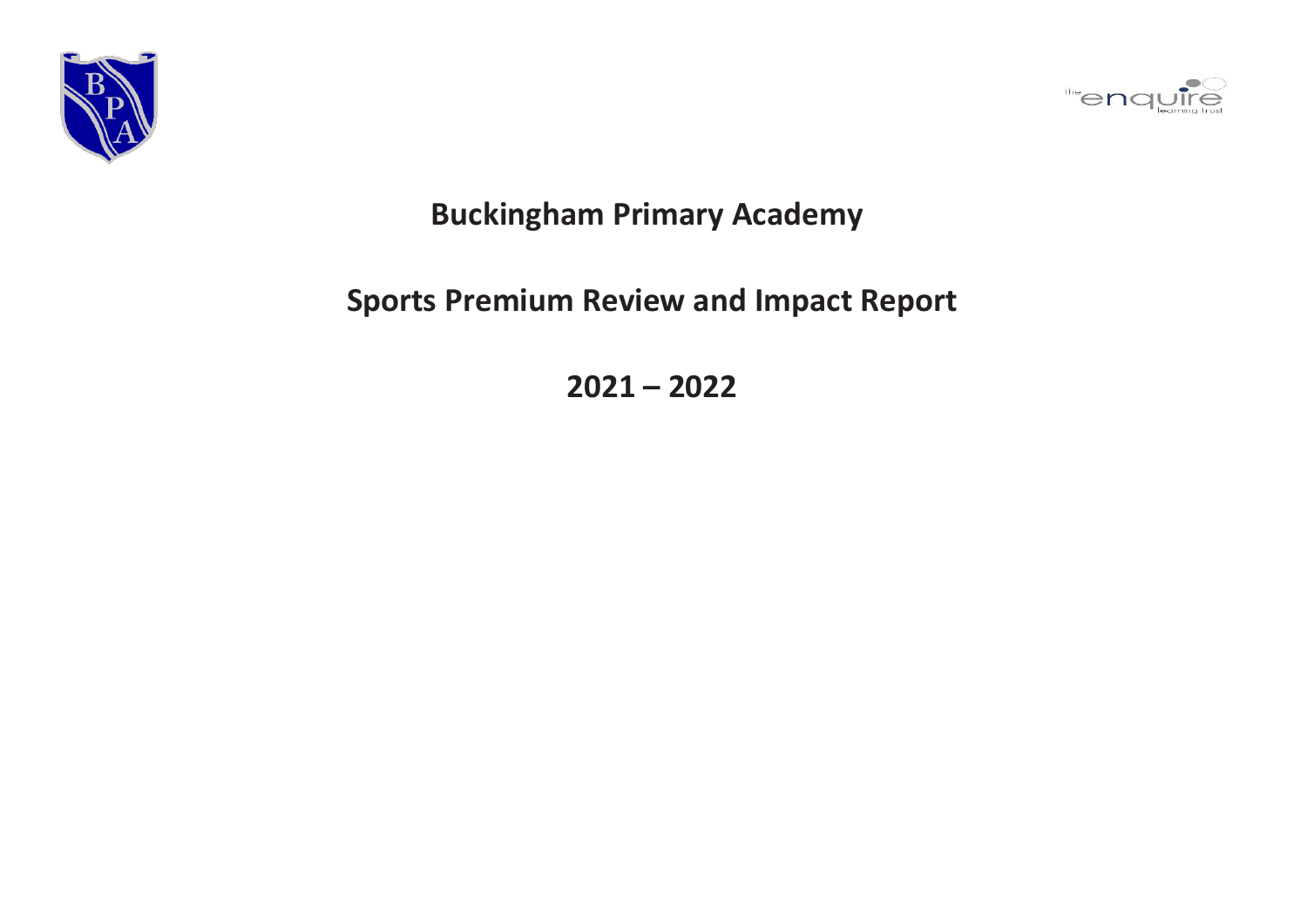| Key achievements to date:                                                                                                                                                                                                                                                                                                                                                                                                                     | Areas for further improvement and baseline evidence of need:                                                                                                                                                                                                                                                                                                                                                                                                                                                                                                                                                                                                                                                                                           |
|-----------------------------------------------------------------------------------------------------------------------------------------------------------------------------------------------------------------------------------------------------------------------------------------------------------------------------------------------------------------------------------------------------------------------------------------------|--------------------------------------------------------------------------------------------------------------------------------------------------------------------------------------------------------------------------------------------------------------------------------------------------------------------------------------------------------------------------------------------------------------------------------------------------------------------------------------------------------------------------------------------------------------------------------------------------------------------------------------------------------------------------------------------------------------------------------------------------------|
| Achievement from academic year 2020/2021.<br>Improved participation rates at inter school competitions Hull Active<br>Schools partnership<br>Key Stage 1 equipment purchased and developed in school giving a<br>wider range of opportunities.<br>A broader range of sports activities offered to children (outdoor<br>education, Tennis, Golf, mini rugby.)<br>'catch up' from COVID related breaks in learning especially in Key<br>Stage 1 | Raise the profile of sports across the school. Use PE and school sports<br>✔<br>as a tool to narrow the attainment gap and ensure at least expected<br>progress (including the progress of vulnerable pupils, those in receipt<br>of pupil premium and middle achievers, as identified in the whole<br>school SEF.)<br>Raise the confidence and staff knowledge in key areas as identified by<br>$\checkmark$<br>staff audits.<br>Increase percentage of pupils able to swim a minimum of 25m<br>$\checkmark$<br>competently.<br>Pupil fitness audit to identify children below the age related fitness<br>$\checkmark$<br>level and improve whole school fitness.<br>Development of curriculum to ensure coverage of missed learning.<br>$\checkmark$ |

| Meeting national curriculum requirements for swimming and water safety                                                                                                                                                         | Please complete all of the below: |
|--------------------------------------------------------------------------------------------------------------------------------------------------------------------------------------------------------------------------------|-----------------------------------|
| What percentage of your Year 6 pupils could swim competently, confidently and proficiently over a distance<br>of at least 25 metres when they left your primary school at the end of last academic year?                       |                                   |
| What percentage of your Year 6 pupils could use a range of strokes effectively [for example, front crawl,<br>backstroke and breaststroke] when they left your primary school at the end of last academic year?                 |                                   |
| What percentage of your Year 6 pupils could perform safe self-rescue in different water-based situations<br>when they left your primary school at the end of last academic year?                                               |                                   |
| Schools can choose to use the Primary PE and Sport Premium to provide additional provision for swimming<br>but this must be for activity over and above the national curriculum requirements. Have you used it in this<br>way? |                                   |

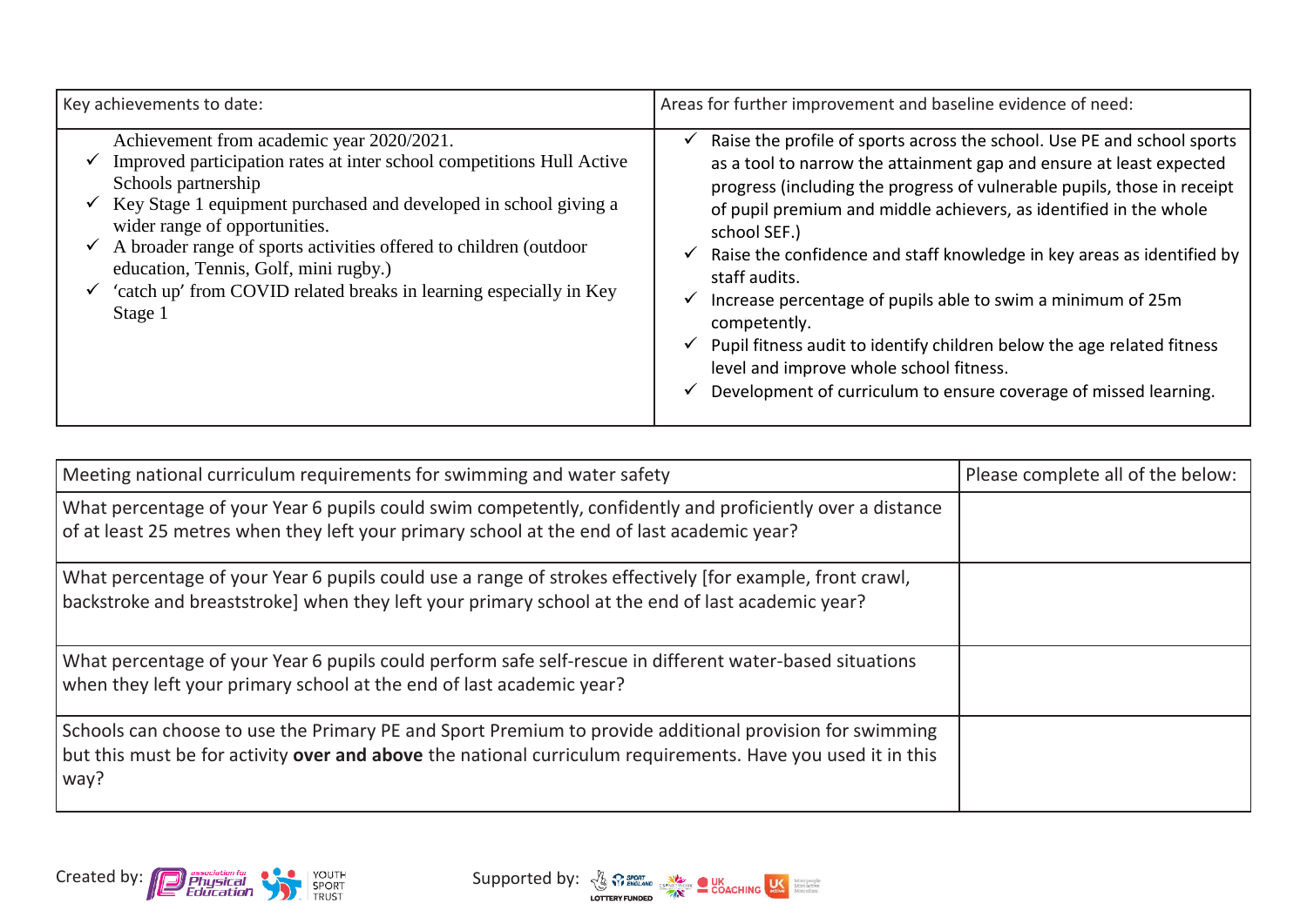## **Action Plan and Budget Tracking**

Capture your intended annual spend against the 5 key indicators. Clarify the success criteria and evidence of impact that you intend to measure to evaluate for students today and for the future.

| Academic Year: 202/22                                                                                                                                                                                                                                                                                                                                                                                                                                                                                                                                                          | Total fund allocated: £18,690                                                                                                                                                                                                                                                                                                                                                                                              | Date Updated: Autumn 2021 |                                                                                                                                                                                                                                                                                                                                                                                                                                                                                                                                                                                     |                                                                                                                                                                                                                                    |
|--------------------------------------------------------------------------------------------------------------------------------------------------------------------------------------------------------------------------------------------------------------------------------------------------------------------------------------------------------------------------------------------------------------------------------------------------------------------------------------------------------------------------------------------------------------------------------|----------------------------------------------------------------------------------------------------------------------------------------------------------------------------------------------------------------------------------------------------------------------------------------------------------------------------------------------------------------------------------------------------------------------------|---------------------------|-------------------------------------------------------------------------------------------------------------------------------------------------------------------------------------------------------------------------------------------------------------------------------------------------------------------------------------------------------------------------------------------------------------------------------------------------------------------------------------------------------------------------------------------------------------------------------------|------------------------------------------------------------------------------------------------------------------------------------------------------------------------------------------------------------------------------------|
| Key indicator 1: The engagement of all pupils in regular physical activity - Chief Medical Officer guidelines recommend that<br>primary school children undertake at least 60 minutes of physical activity a day in school                                                                                                                                                                                                                                                                                                                                                     |                                                                                                                                                                                                                                                                                                                                                                                                                            |                           |                                                                                                                                                                                                                                                                                                                                                                                                                                                                                                                                                                                     |                                                                                                                                                                                                                                    |
| School focus with clarity on<br>intended impact on pupils:                                                                                                                                                                                                                                                                                                                                                                                                                                                                                                                     | Actions to achieve:                                                                                                                                                                                                                                                                                                                                                                                                        | Funding<br>allocated:     | Evidence and impact:                                                                                                                                                                                                                                                                                                                                                                                                                                                                                                                                                                | Sustainability and suggested<br>next steps:                                                                                                                                                                                        |
| To purchase equipment to develop<br>new sports and ensuring equipment<br>$\vert$ is fully accessible and fit for use -<br>further purchase of equipment that is confidence and needs in areas of<br>readily available and able to be<br>cleaned due to the current situation.<br>Further investment in equipment for<br>Foundation Stage pupils looking at<br>movement and gross motor skills.<br>Purchase equipment for playground<br>based activities, giving all pupils an<br>opportunity to participate in at least<br>60 minutes of physical activity a day<br>in school. | Identify equipment needs and staff<br>need for specific equipment. Staff<br>training to develop lunchtime staff<br>weakness and confidence.<br>Game based equipment required to<br>develop playground play and basic<br>skill development through<br>playground activity<br>Purchase and development of<br>traversing equipment, giving pupils<br>opportunities to develop physical<br>strength as well as problem solving | £2,000                    | Pupils and staff have greater<br>access to high quality equipment $\frac{1}{10}$ develop focus activities $-$<br>therefore giving a greater sense<br>of ownership and value to the<br>equipment and its use.<br>Lunchtime staff are upskilled to<br>introduce a wider range of<br>activities, involving a greater<br>number of pupils and aiming for<br>that 60 minutes of physical<br>activity per day inside and out of<br>school. This in turn has led to a<br>reduction in behavioural issues<br>during play times and lunch<br>times as the level of opportunity<br>increases. | Further equipment purchased<br>futsal, dance, cricket and tennis<br>Playground equipment<br>frequently developed due to<br>COVID and each 'bubble' to<br>have access to equipment<br>related to curriculum<br>development - futsal |
| To purchase and install a traversing<br>wall which will be accessible to all<br>pupils developing gross motor skills<br>and physical body strength                                                                                                                                                                                                                                                                                                                                                                                                                             | Purchase and install equipment                                                                                                                                                                                                                                                                                                                                                                                             | £1,800                    | Traversing equipment will<br>introduce all pupils in the school<br>to a new form of physical activity,<br>testing grip strength and other<br>areas they generally do not use.<br>The impact will be another<br>activity introduced, giving pupils                                                                                                                                                                                                                                                                                                                                   |                                                                                                                                                                                                                                    |



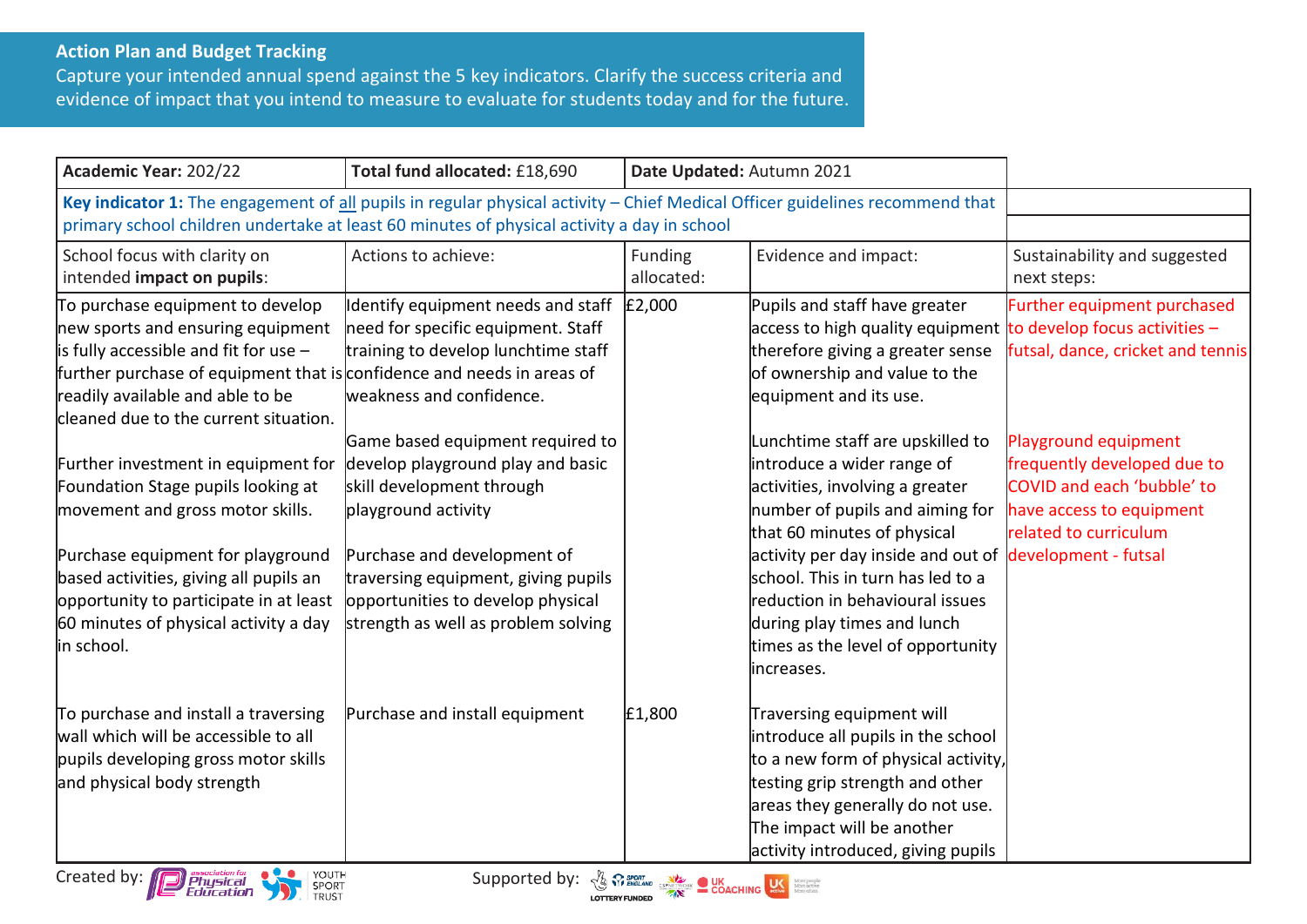|                                                                                                                                                                                                                                                                                                                                                   |                                                                                                                                                                                                                                                           |                       | a further range of activity choice.                                                                                                                                                                                                                                                                                                                                                                                                                                                                                                      |                                                                                                           |
|---------------------------------------------------------------------------------------------------------------------------------------------------------------------------------------------------------------------------------------------------------------------------------------------------------------------------------------------------|-----------------------------------------------------------------------------------------------------------------------------------------------------------------------------------------------------------------------------------------------------------|-----------------------|------------------------------------------------------------------------------------------------------------------------------------------------------------------------------------------------------------------------------------------------------------------------------------------------------------------------------------------------------------------------------------------------------------------------------------------------------------------------------------------------------------------------------------------|-----------------------------------------------------------------------------------------------------------|
| Key indicator 2: The profile of PE and sport being raised across the school as a tool for whole school improvement                                                                                                                                                                                                                                |                                                                                                                                                                                                                                                           |                       |                                                                                                                                                                                                                                                                                                                                                                                                                                                                                                                                          |                                                                                                           |
| School focus with clarity on<br>intended impact on pupils:                                                                                                                                                                                                                                                                                        | Actions to achieve:                                                                                                                                                                                                                                       | Funding<br>allocated: | Evidence and impact:                                                                                                                                                                                                                                                                                                                                                                                                                                                                                                                     | Sustainability and suggested<br>next steps:                                                               |
| Pupils actively take part in PE<br>sessions per week.<br>Use of PE noticeboard to highlight<br>events and sporting successes in and<br>out of school.<br>Club opportunities being redeveloped Clubs in place;<br>to give a greater range of clubs and<br>opportunities for all pupils in the<br>school to attend a minimum of 1 club<br>per week. | To develop pupil confidence and<br>skills in sports and PE and give<br>those who are leaders the<br>opportunity the opportunity their<br>skills and pass on their expertise to<br>other pupils.<br>Futsal<br>Cricket<br>Football<br>Multi skills<br>Dance | £2,500                | New approach to delivering clubs Continue to introduce new<br>throughout the school, giving<br>more pupils the opportunity to<br>take part and to introduce a<br>greater range of activities and<br>skills.<br>The PE noticeboard, school<br>newsletter and Twitter<br>constantly highlight the<br>successes in sport of the school<br>and in turn encourages a larger<br>participation rate. Increase in the<br>positive competitive behaviour<br>laround school has led to a<br>decrease in behaviour issues<br>during the school day. | clubs and activities into the<br>curriculum and extra-curricular<br>lactivities.<br>Badminton<br>Lacrosse |

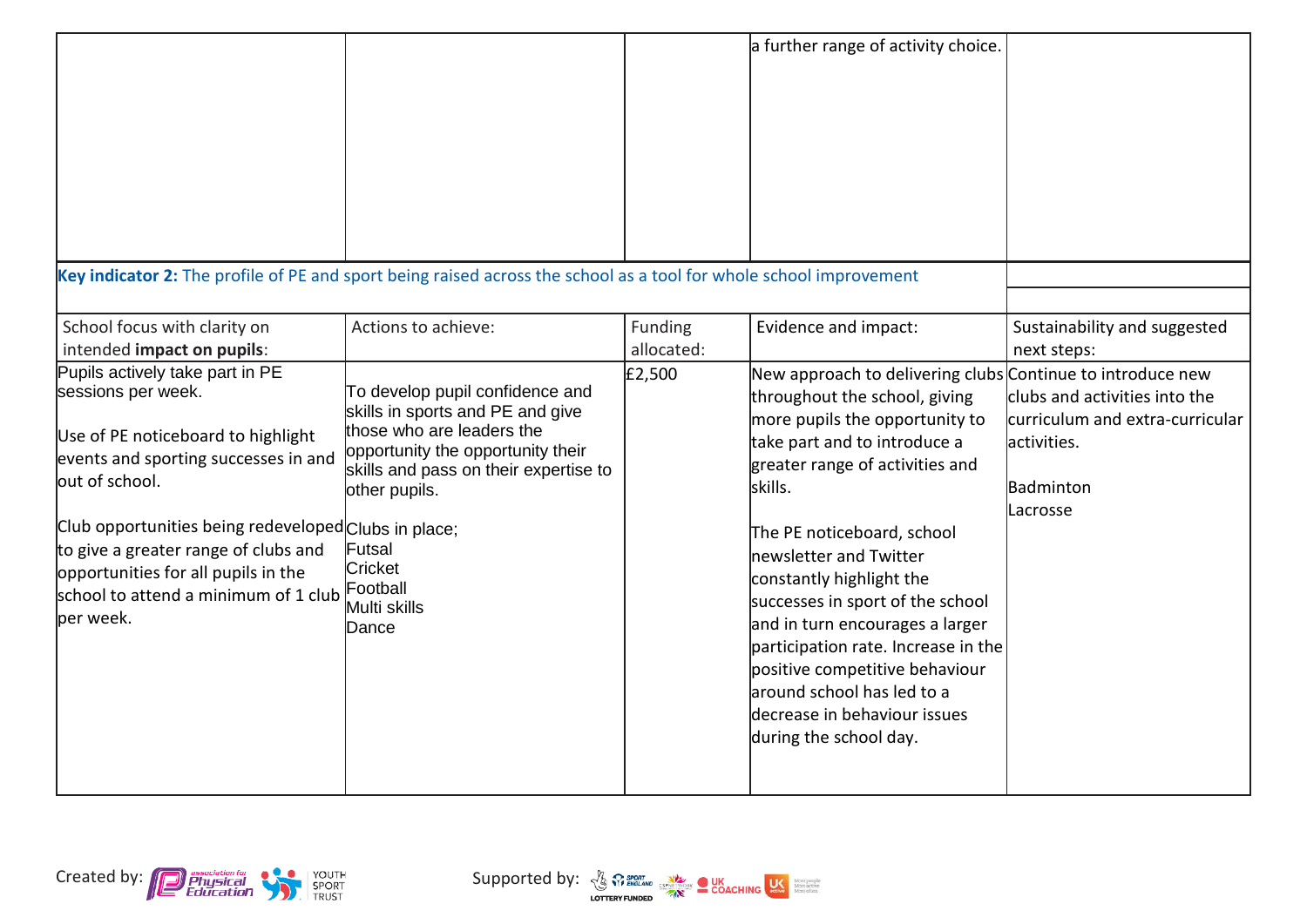| Key indicator 3: Increased confidence, knowledge and skills of all staff in teaching PE and sport                                                                                                                                                                                   |                                                                                                                                                                              |                              |                                                                                                                                                                                                                                                                                                                          |                                             |
|-------------------------------------------------------------------------------------------------------------------------------------------------------------------------------------------------------------------------------------------------------------------------------------|------------------------------------------------------------------------------------------------------------------------------------------------------------------------------|------------------------------|--------------------------------------------------------------------------------------------------------------------------------------------------------------------------------------------------------------------------------------------------------------------------------------------------------------------------|---------------------------------------------|
|                                                                                                                                                                                                                                                                                     |                                                                                                                                                                              |                              |                                                                                                                                                                                                                                                                                                                          |                                             |
| School focus with clarity on intended<br>impact on pupils:                                                                                                                                                                                                                          | Actions to achieve:                                                                                                                                                          | <b>Funding</b><br>allocated: | Evidence and impact:                                                                                                                                                                                                                                                                                                     | Sustainability and suggested<br>next steps: |
| To develop staff confidence in all<br>areas of Sport and Physical Education staff where necessary.<br>with a particular focus on OAA.<br>To develop staff skills and knowledge<br>of current practice within dance<br>giving pupils a broader range and<br>experience within dance. | Staff CPD and feedback to rest of<br>Introduce staff to the idea of OAA<br>land its benefits.<br>Staff to attend a range of CPD<br>courses and cover for pupils in<br>class. | £10,000                      | The purchase and implementation<br>of a new school stage will give<br>pupils further opportunity to<br>develop their dance skills in a<br>more outstanding facility. The<br>impact will follow through from<br>dance clubs and activities into<br>dance lessons within the school as<br>a whole. Greater opportunity for |                                             |
| Increase staff knowledge across a<br>range of sports and activities.                                                                                                                                                                                                                | Use of staff expertise within school<br>to develop skills and knowledge.                                                                                                     |                              | performances to the wider<br>community.                                                                                                                                                                                                                                                                                  |                                             |
| Use of external professional dance<br>coaches to enhance teacher<br>confidence and pupil skills.                                                                                                                                                                                    | Introduction of professional dance £500<br>coach during sessions to develop<br>staff confidence and to showcase<br>to the rest of school.                                    |                              | Years 3 and 5 took part in topic<br>specific dance activities, relating<br>to their Enquiry questions. Whole<br>school observed showcase and<br>performance. Developed staff<br>knowledge and confidence in                                                                                                              |                                             |
| Purchase and use of gymnastics<br>specific equipment to continue the<br>development of the gymnastics<br>curriculum and staff confidence in<br>teaching.                                                                                                                            | Teacher led staff CPD to develop<br>staff confidence in use of<br>equipment.                                                                                                 | £300                         | delivering topic related dance.                                                                                                                                                                                                                                                                                          |                                             |
| Created by: Physical<br>Education<br>YOUTH<br>Supported by: 3 Presence COACHING US STORED STATES<br>SPORT<br>TRUST                                                                                                                                                                  |                                                                                                                                                                              |                              |                                                                                                                                                                                                                                                                                                                          |                                             |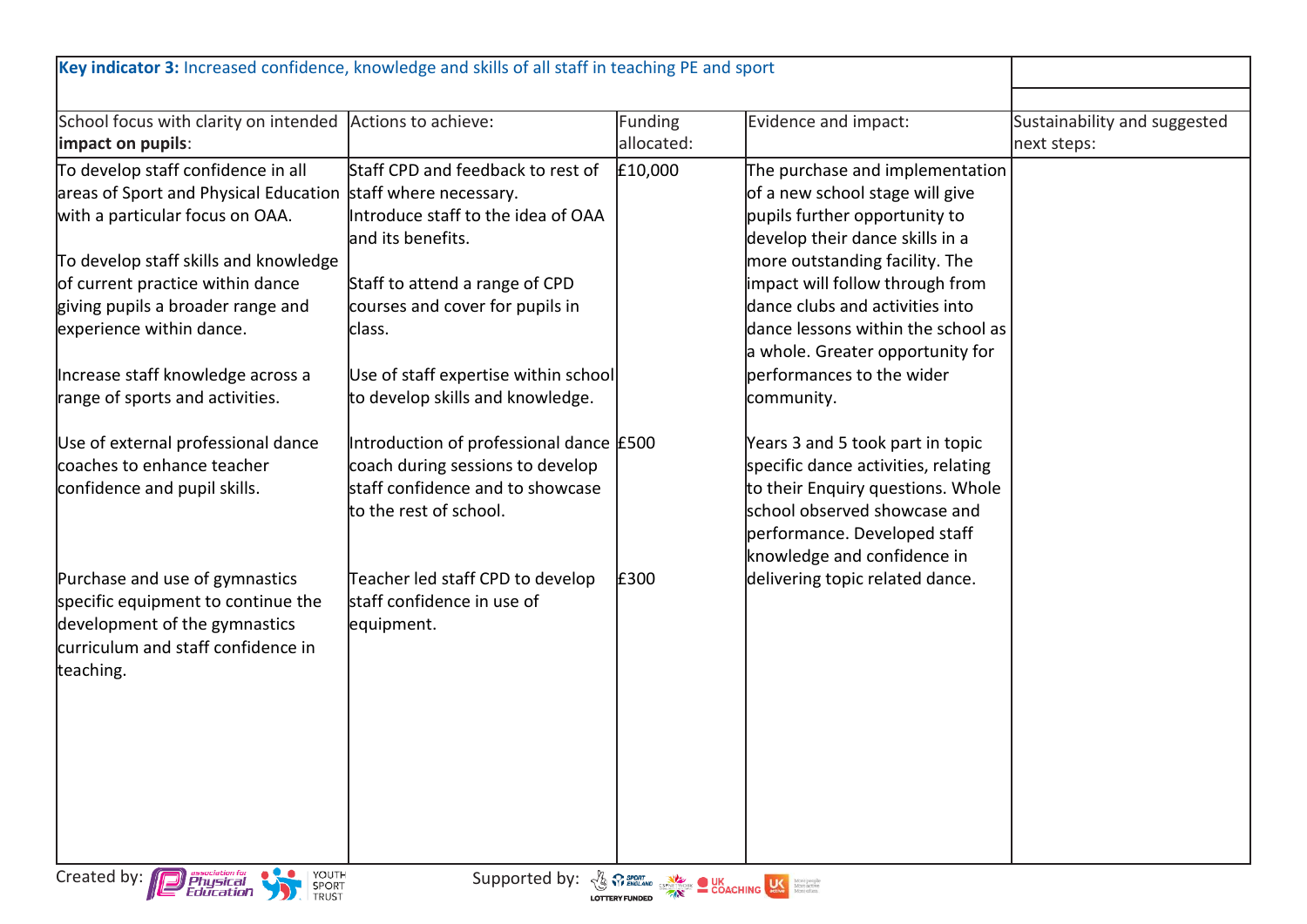| Key indicator 4: Broader experience of a range of sports and activities offered to all pupils                                                                                                                                                                 |                                                                                                                                                  |                       |                                                                                                                                                                                      |                                             |
|---------------------------------------------------------------------------------------------------------------------------------------------------------------------------------------------------------------------------------------------------------------|--------------------------------------------------------------------------------------------------------------------------------------------------|-----------------------|--------------------------------------------------------------------------------------------------------------------------------------------------------------------------------------|---------------------------------------------|
| School focus with clarity on intended Actions to achieve:<br>impact on pupils:                                                                                                                                                                                |                                                                                                                                                  | Funding<br>allocated: | Evidence and impact:                                                                                                                                                                 | Sustainability and suggested<br>next steps: |
| Use of local clubs and coaching clubs<br>to introduce new sports and activities<br>throughout the school.<br>Ensuring a greater number of pupils                                                                                                              | Identify sports and activities and<br>look at viability and success.<br>Increase the level of opportunity<br>for pupils to participate in dance. | £1,390                | Local professional sports people<br>coming into school to coach and<br>impart their skills onto the pupils<br>and also helping develop the skills<br>and understanding of a new      |                                             |
| are able to comfortably and<br>competently swim a minimum of 25m sessions for those pupils who did<br>by the time that they leave BPA.<br>Introduction of extra swimming<br>sessions to upskill and develop<br>swimming of those in current years 5<br>and 6. | Organising extra swimming<br>not achieve 25m in Year 4 and<br>once identified, put extra sessions<br>in for those pupils.                        | £500                  | activity.<br>Use of top-up swimming sessions<br>for those in year 6 will give them<br>an opportunity to achieve their<br>water safety skills before moving<br>onto secondary school. |                                             |
| Using an incentive scheme for pupils<br>who do engage in swimming activities identified to be able to go<br>and did not achieve their 25m during<br>the school organized swimming<br>session.                                                                 | Use of a voucher scheme for pupils<br>swimming out of school time and<br>lon a weekend.                                                          |                       |                                                                                                                                                                                      |                                             |
|                                                                                                                                                                                                                                                               |                                                                                                                                                  |                       |                                                                                                                                                                                      |                                             |